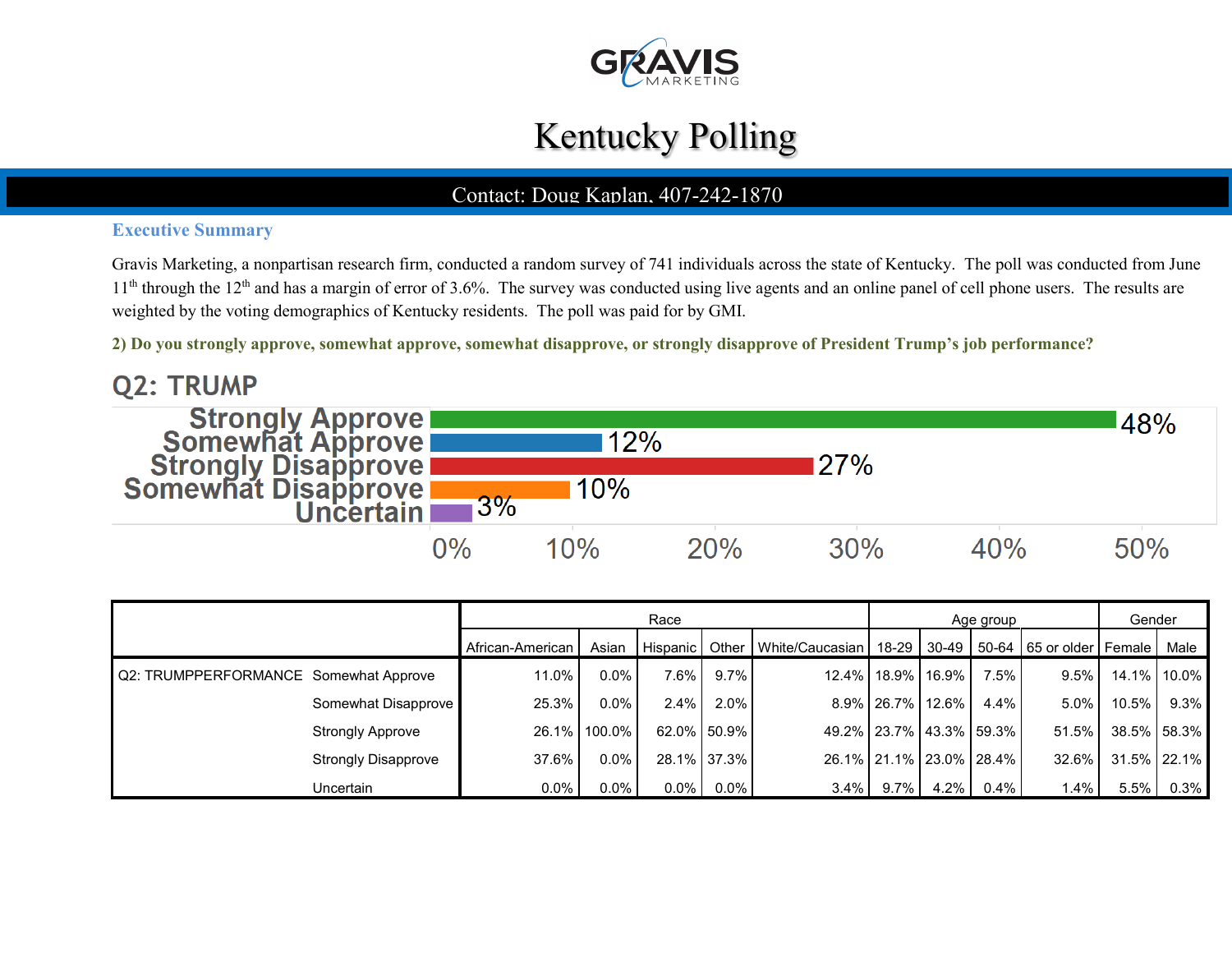

**3) Do you strongly approve, somewhat approve, somewhat disapprove, or strongly disapprove of Speaker Nancy Pelosi's job performance?**



|                                        |                            |                  |              | Race     |             |                                                                        |                               | Age group |         | Gender   |          |             |
|----------------------------------------|----------------------------|------------------|--------------|----------|-------------|------------------------------------------------------------------------|-------------------------------|-----------|---------|----------|----------|-------------|
|                                        |                            | African-American | Asian        | Hispanic |             | Other   White/Caucasian   18-29   30-49   50-64   65 or older   Female |                               |           |         |          |          | Male        |
| Q3: PELOSIPERFORMANCE Somewhat Approve |                            | 18.4%            | $0.0\%$      |          | 18.4% 22.5% |                                                                        | 13.4% 23.5% 10.5% 13.2%       |           |         | $13.0\%$ |          | 15.0% 12.6% |
|                                        | Somewhat Disapprove        | 14.9%            | $0.0\%$      | 10.7%    | $3.8\%$     |                                                                        | 10.7% 14.2% 16.0%             |           | $6.7\%$ | $9.4\%$  |          | 10.5% 11.3% |
|                                        | <b>Strongly Approve</b>    | 31.4%            | $0.0\%$      |          | 24.2% 10.0% |                                                                        | 15.0% 11.4% 13.4% 17.2%       |           |         | $21.2\%$ |          | 17.4% 15.1% |
|                                        | <b>Strongly Disapprove</b> |                  | 30.3% 100.0% |          | 38.8% 52.8% |                                                                        | 52.3%   16.3%   52.9%   60.1% |           |         | 54.8%    |          | 46.3% 55.5% |
|                                        | <b>Uncertain</b>           | 4.9%             | $0.0\%$      |          | 7.8% 10.9%  |                                                                        | 8.6% 34.6%                    | $7.3\%$   | 2.8%    | $1.6\%$  | $10.8\%$ | 5.5%        |

**5) Assuming you had to vote today for Governor, would you vote for Republican Matt Bevin or Democrat Andy Beshear?**

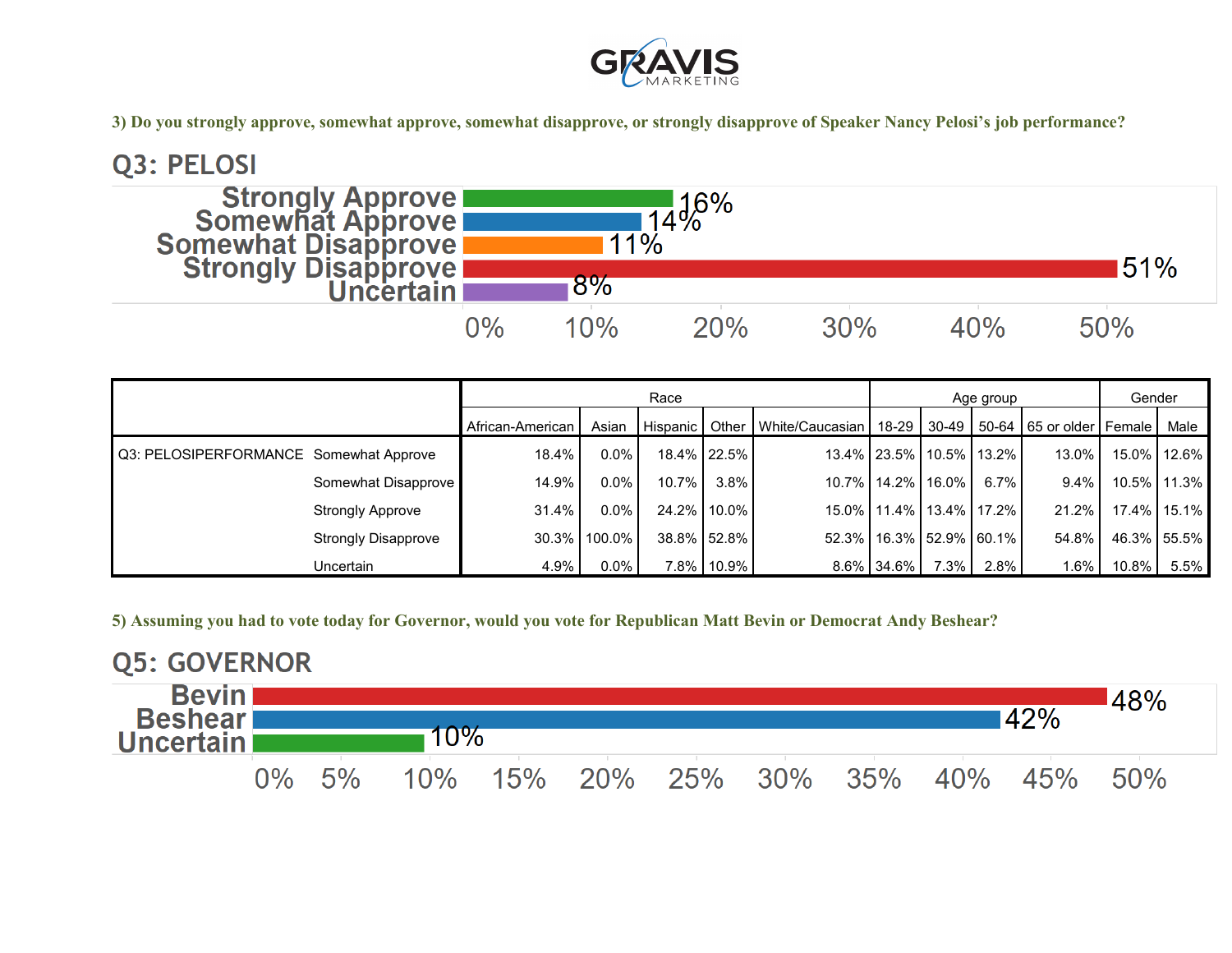

|                            |              |                  |              | Race       |             |                                                                               | Age group               |      | Gender |          |             |
|----------------------------|--------------|------------------|--------------|------------|-------------|-------------------------------------------------------------------------------|-------------------------|------|--------|----------|-------------|
|                            |              | African-American | Asian        | Hispanic I |             | Other   White/Caucasian   18-29   30-49   50-64   65 or older   Female   Male |                         |      |        |          |             |
| Q5: BEVINVSBESHEAR Beshear |              | 47.5%            | $0.0\%$      |            | 26.1% 41.4% |                                                                               | 42.5% 39.5% 44.6% 41.1% |      | 42.5%  |          | 47.0% 37.1% |
|                            | <b>Bevin</b> |                  | 45.2% 100.0% |            | 65.9% 50.3% |                                                                               | 47.4% 50.0% 41.7% 49.9% |      | 51.9%  |          | 39.8% 56.8% |
|                            | Uncertain    | 7.3%             | $0.0\%$      | 8.0%       | $8.2\%$     |                                                                               | 10.1% 10.5% 13.6%       | 9.0% | 5.7%   | $13.2\%$ | 6.1%        |

**6) Assuming you had to vote today for State Attorney General, would you vote for Republican Daniel Cameron or Democrat Greg Stumbo?**

### **Q6: STATE ATTORNEY GENERAL**



|                             |           |                  |              | Race        |               |                                                                                          | Age group               |      | Gender |                   |             |
|-----------------------------|-----------|------------------|--------------|-------------|---------------|------------------------------------------------------------------------------------------|-------------------------|------|--------|-------------------|-------------|
|                             |           | African-American | Asian        |             |               | Hispanic   Other   White/Caucasian   18-29   30-49   50-64   65 or older   Female   Male |                         |      |        |                   |             |
| Q6: CAMERONVSSTUMBO Cameron |           |                  | 30.9% 100.0% | 64.7% 54.5% |               |                                                                                          | 47.6% 33.3% 40.5% 55.0% |      | 51.4%  |                   | 38.0% 56.8% |
|                             | Stumbo    | 58.6%            | $0.0\%$      |             | 29.7% 31.1%   |                                                                                          | 34.9% 27.1% 37.1% 38.0% |      | 38.3%  | 40.2% 32.3%       |             |
|                             | Uncertain | 10.5%            | $0.0\%$      |             | $5.6\%$ 14.4% |                                                                                          | 17.5% 39.6% 22.4%       | 7.0% |        | 10.2% 21.8% 10.9% |             |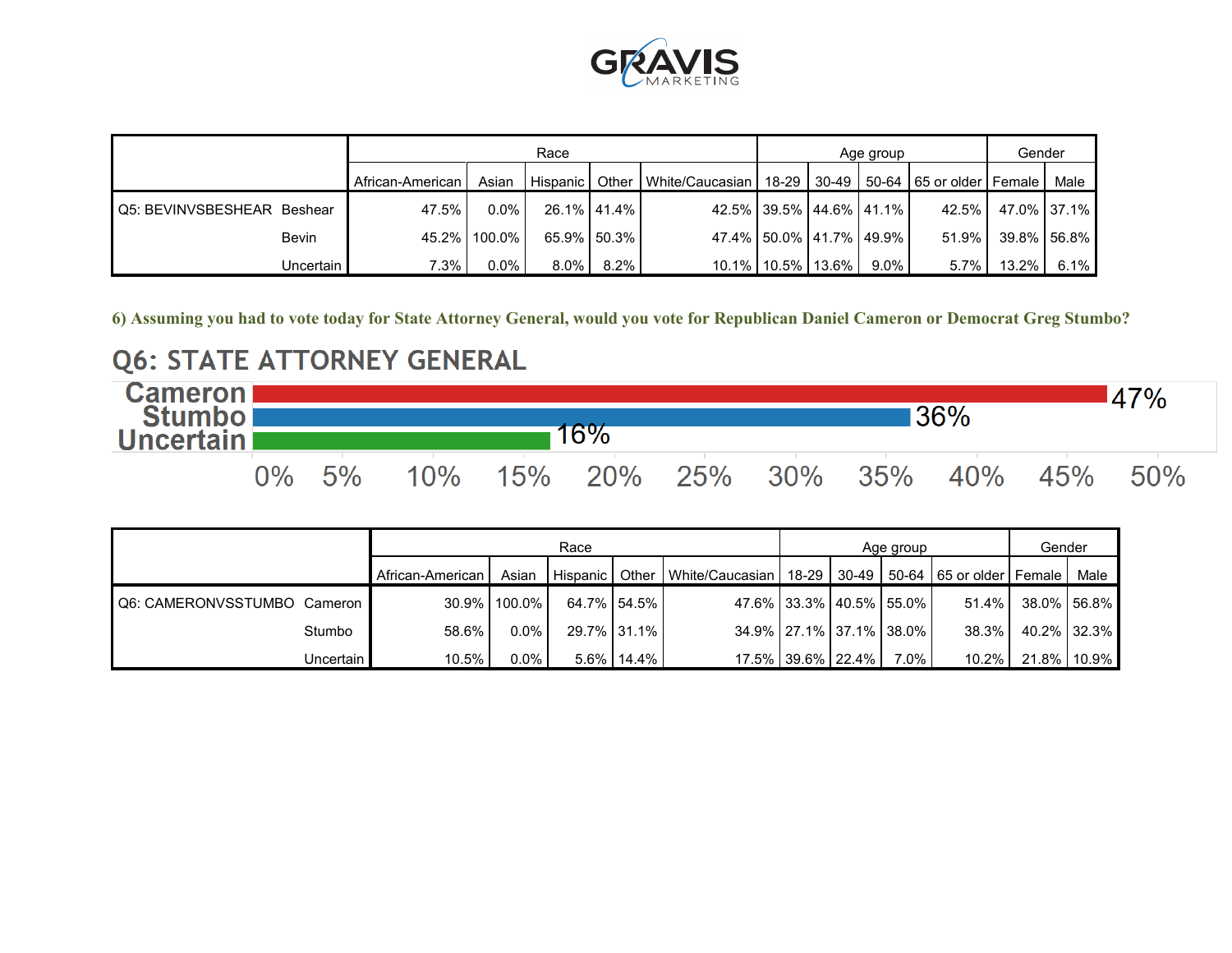

**7) Assuming you had to vote today for President, would you vote for Republican Donald Trump or Democrat Bernie Sanders?**



|                                   |             |                    |              | Race         |             |                                 |                         | Age group       |      | Gender                                      |         |             |
|-----------------------------------|-------------|--------------------|--------------|--------------|-------------|---------------------------------|-------------------------|-----------------|------|---------------------------------------------|---------|-------------|
|                                   |             | African-American I | Asian        | l Hispanic I |             | Other   White/Caucasian   18-29 |                         |                 |      | 30-49   50-64   65 or older   Female   Male |         |             |
| <b>IQ7: TRUMPVSBERNIE Sanders</b> |             | 61.2%              | $0.0\%$      |              | 32.5% 26.5% |                                 | 33.6% 59.0% 31.4% 32.1% |                 |      | 30.9%                                       |         | 43.3% 27.2% |
|                                   | Trump       |                    | 33.5% 100.0% |              | 64.2% 59.7% |                                 | 58.5% 33.5% 58.1% 63.8% |                 |      | 59.6%                                       |         | 47.4% 67.2% |
|                                   | Uncertain I | 5.3%               | $0.0\%$      |              | 3.3% 13.8%  | 7.8%                            |                         | $1.4\%$   10.5% | 4.1% | $9.5\%$                                     | $9.3\%$ | $5.6\%$     |

**8) Assuming you had to vote today for President, would you vote for Republican Donald Trump or Democrat Joe Biden?**

### **Q8: TRUMP OR BIDEN**

Trump | 57% 37% **Biden**  $6%$ **Uncertain** 

0% 5% 10% 15% 20% 25% 30% 35% 40% 45% 50% 55% 60%

|                        |           |                  |              | Race        |             |                                            |                               | Age group |         | Gender                   |         |             |
|------------------------|-----------|------------------|--------------|-------------|-------------|--------------------------------------------|-------------------------------|-----------|---------|--------------------------|---------|-------------|
|                        |           | African-American | Asian        |             |             | Hispanic   Other   White/Caucasian   18-29 |                               | $30-49$   |         | 50-64 65 or older Female |         | Male        |
| Q8: TRUMPVSBIDEN Biden |           | $61.2\%$         | $0.0\%$      | 31.3% 37.2% |             |                                            | 35.9%   54.7%   34.2%   32.7% |           |         | 38.3%                    |         | 44.9% 29.7% |
|                        | Trump     |                  | 33.5% 100.0% |             | 62.0% 62.8% |                                            | 58.3% 31.5% 56.6% 65.6%       |           |         | 58.9%                    |         | 47.5% 66.6% |
|                        | Uncertain | 5.3%             | $0.0\%$      | 6.7%        | $0.0\%$     |                                            | 5.8% 13.9%                    | $9.2\%$ I | $1.7\%$ | 2.9%                     | $7.6\%$ | $3.7\%$     |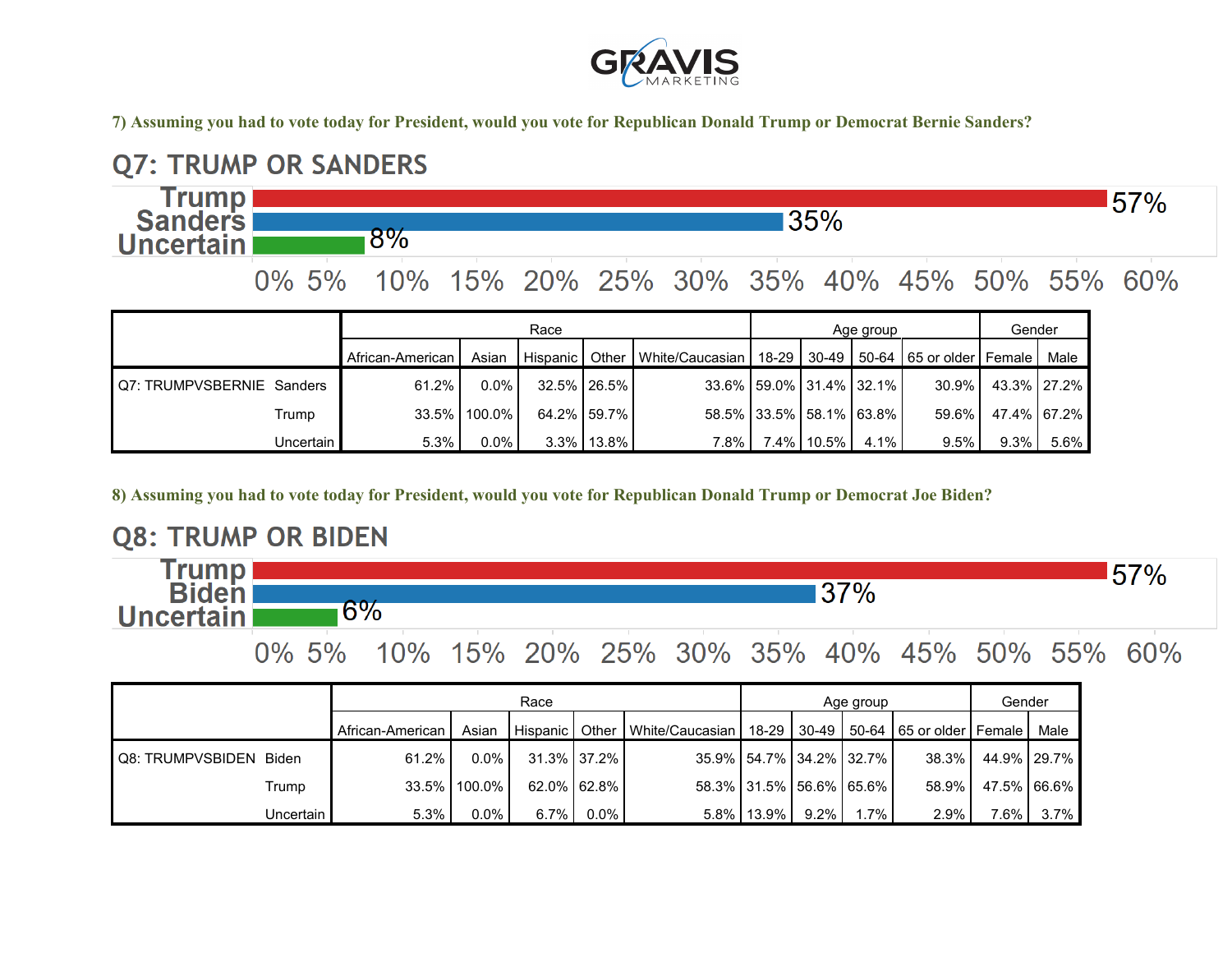

**9) Assuming you had to vote today for President, would you vote for Republican Donald Trump or Democrat Elizabeth Warren?**

#### **Q9: TRUMP OR WARREN Trump**<br>**Warren** 60% 28%  $12\%$ **Uncertain** 20%  $0\%$ 10% 40% 50% 60%  $30%$ Race Race Race Race Reserves and Age group Race Render African-American | Asian | Hispanic | Other | White/Caucasian | 18-29 | 30-49 | 50-64 | 65 or older Female | Male Q9: TRUMPVSWARREN Trump 33.5% 100.0% 67.9% 59.2% 61.3% 44.6% 60.3% 64.5% 60.1% 50.4% 69.1% Uncertain 11.3% 0.0% 3.3% 1.1% 12.6% 25.8% 13.2% 7.7% 9.4% 16.0% 8.1%

Warren **1** 55.1% 0.0% 28.8% 39.7% 26.1% 26.1% 29.6% 26.5% 27.8% 30.4% 33.6% 22.8%

**10) Assuming you had to vote today for President, would you vote for Republican Donald Trump or Democrat Pete Buttigieg?**

## **Q10: TRUMP OR BUTTIGIEG**

| frump'<br><b>Buttigleg</b><br>Uncertain |       | $72\%$ |     | 28% |     |     | $^660\%$ |
|-----------------------------------------|-------|--------|-----|-----|-----|-----|----------|
|                                         | $2\%$ |        | `0% | 30% | 40% | 50% | 60%      |

|                                 |           |                    | Race                                           |  |             |                                    |                         |  | Age group |                                      |       |             |  |
|---------------------------------|-----------|--------------------|------------------------------------------------|--|-------------|------------------------------------|-------------------------|--|-----------|--------------------------------------|-------|-------------|--|
|                                 |           | African-American I | Asian                                          |  |             | Hispanic   Other   White/Caucasian |                         |  |           | 18-29 30-49 50-64 65 or older Female |       | Male        |  |
| Q10: TRUMPVSBUTTIGIEG Buttigieg |           | 47.8%              | $0.0\%$                                        |  | 33.1% 38.6% |                                    | 26.5% 30.2% 25.6% 28.0% |  |           | 30.1%                                |       | 33.0% 23.2% |  |
|                                 | Trump     |                    | 33.5% 100.0%                                   |  | 66.9% 59.7% |                                    | 61.8% 47.0% 58.1% 66.9% |  |           | $59.1\%$                             |       | 51.9% 68.4% |  |
|                                 | Uncertain | 18.6%              | .7%<br>$0.0\%$<br>$0.0\%$<br>11.8% 22.8% 16.3% |  |             |                                    |                         |  | $5.0\%$   | $10.7\%$                             | 15.1% | 8.5%        |  |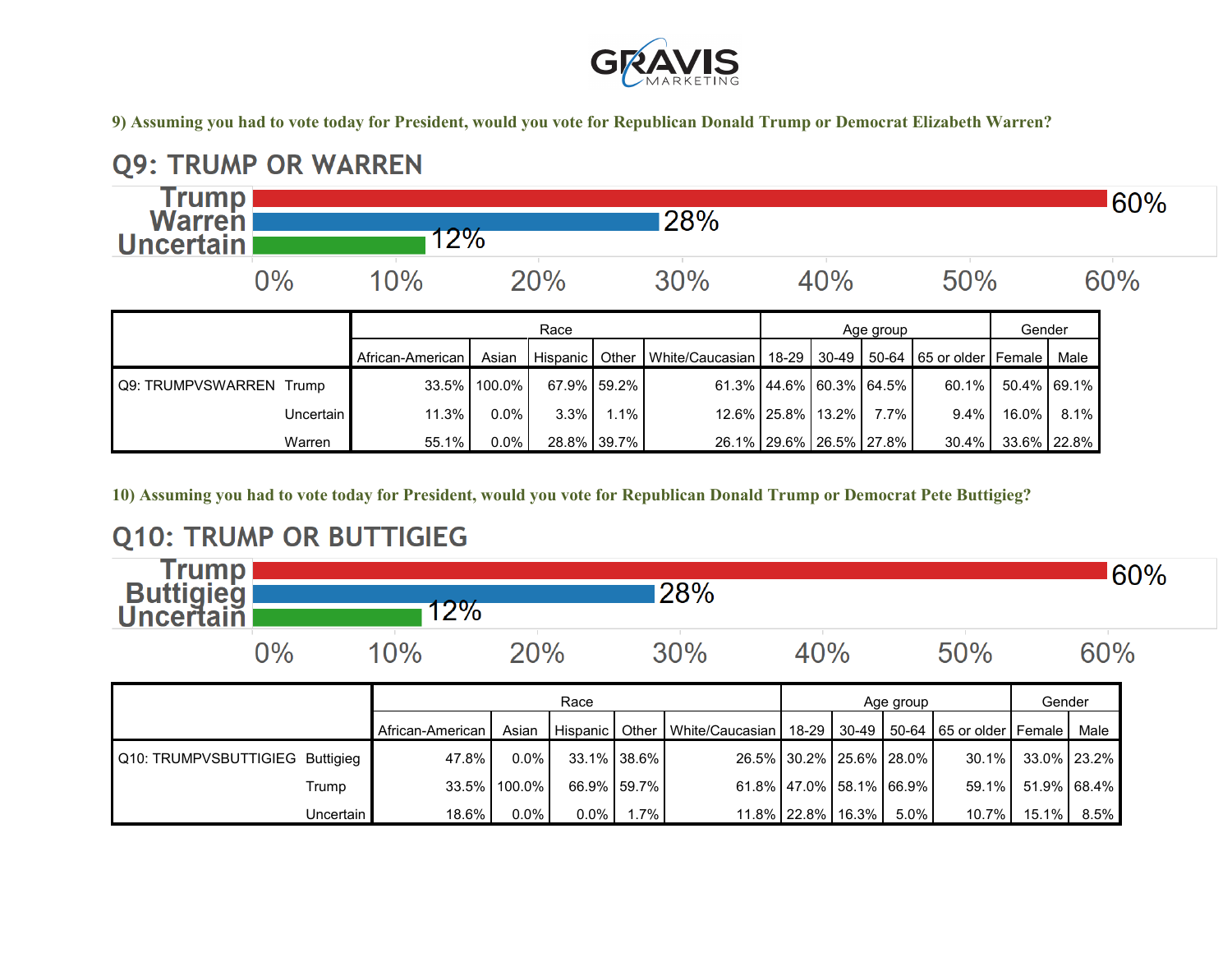

**11) Assuming you had to vote today for Senate, would you vote for Republican Mitch McConnell or Democrat Jim Gray?**



|                           |           | I Allican-Allielican | Asian        |               |             | THISDAING FOURLY MINE/GAUGASIAN F 10-29 F 30-49 F 30-04 F 63 OF ORCH FEMALE F MALE |                         |         |      |                   |      |
|---------------------------|-----------|----------------------|--------------|---------------|-------------|------------------------------------------------------------------------------------|-------------------------|---------|------|-------------------|------|
| Q11: MCCONNELLVSGRAY Gray |           | 57.1%                | $0.0\%$      | 30.1% 45.9%   |             |                                                                                    | 39.6% 39.6% 38.5% 41.3% |         |      | 42.1% 43.6% 37.3% |      |
|                           | McConnell |                      | 36.9% 100.0% | 57.4%   43.7% |             |                                                                                    | 49.8% 43.0% 48.2% 51.3% |         |      | 51.3% 43.0% 55.9% |      |
|                           | Uncertain | $6.0\%$              | $0.0\%$      |               | 12.4% 10.5% |                                                                                    | 10.6% 17.4% 13.3%       | $7.4\%$ | 6.5% | $13.3\%$          | 6.9% |

**The following questions are for demographic purposes.**

**1) Are you registered to vote in the state of Kentucky?**

### **REGISTERED**

| <b>Yes</b> l |  |  |  |  | 100%                                             |  |
|--------------|--|--|--|--|--------------------------------------------------|--|
|              |  |  |  |  | 0% 10% 20% 30% 40% 50% 60% 70% 80% 90% 100% 110% |  |

**4) How likely are you to vote in the Kentucky 2019 Elections?**

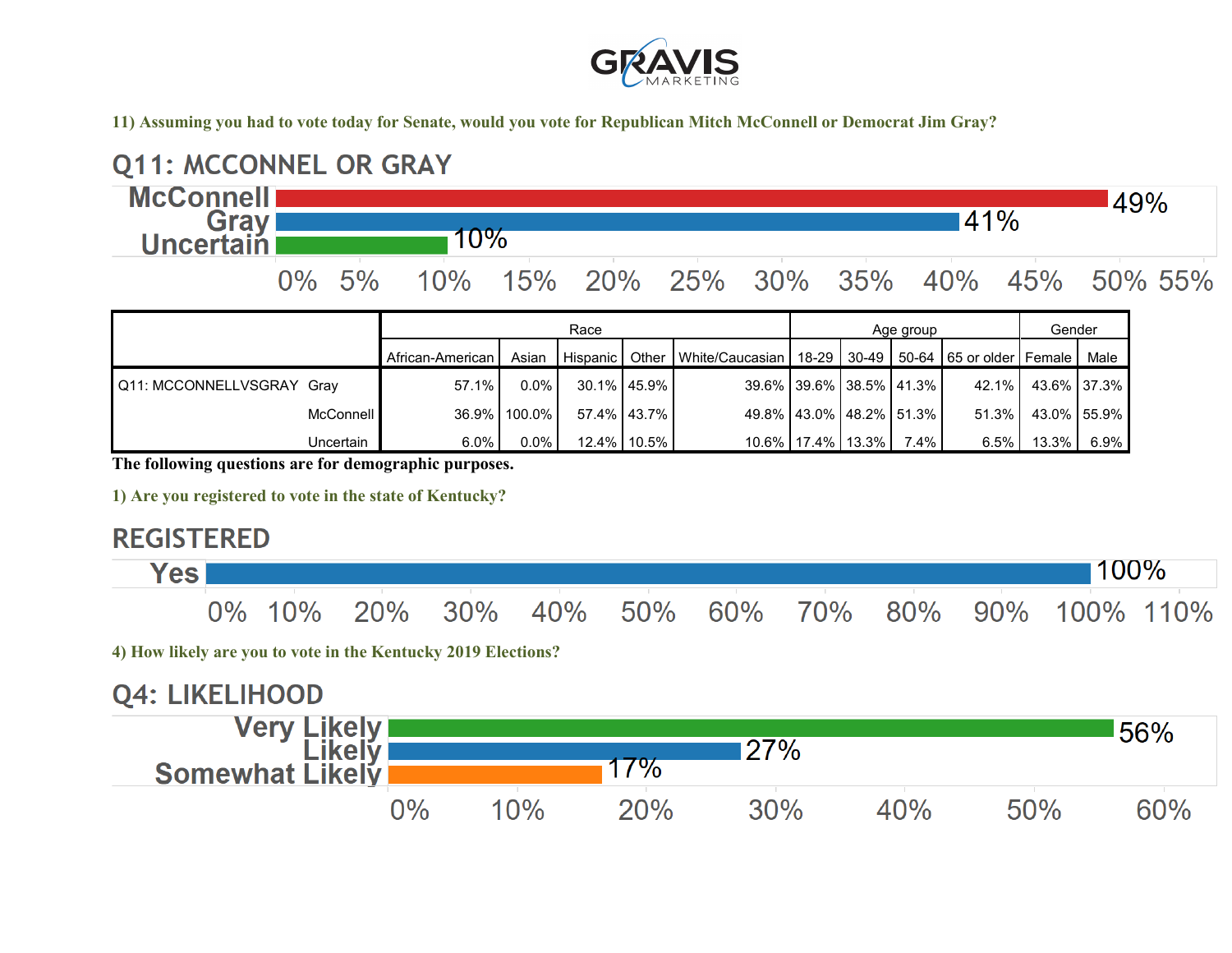

#### **12) What is your party affiliation?**

### Party



### **13) What is your political ideology?**

### **Ideology**



**14) Are you or is a member of your immediate family from a Latino, Hispanic or Spanish speaking background?**

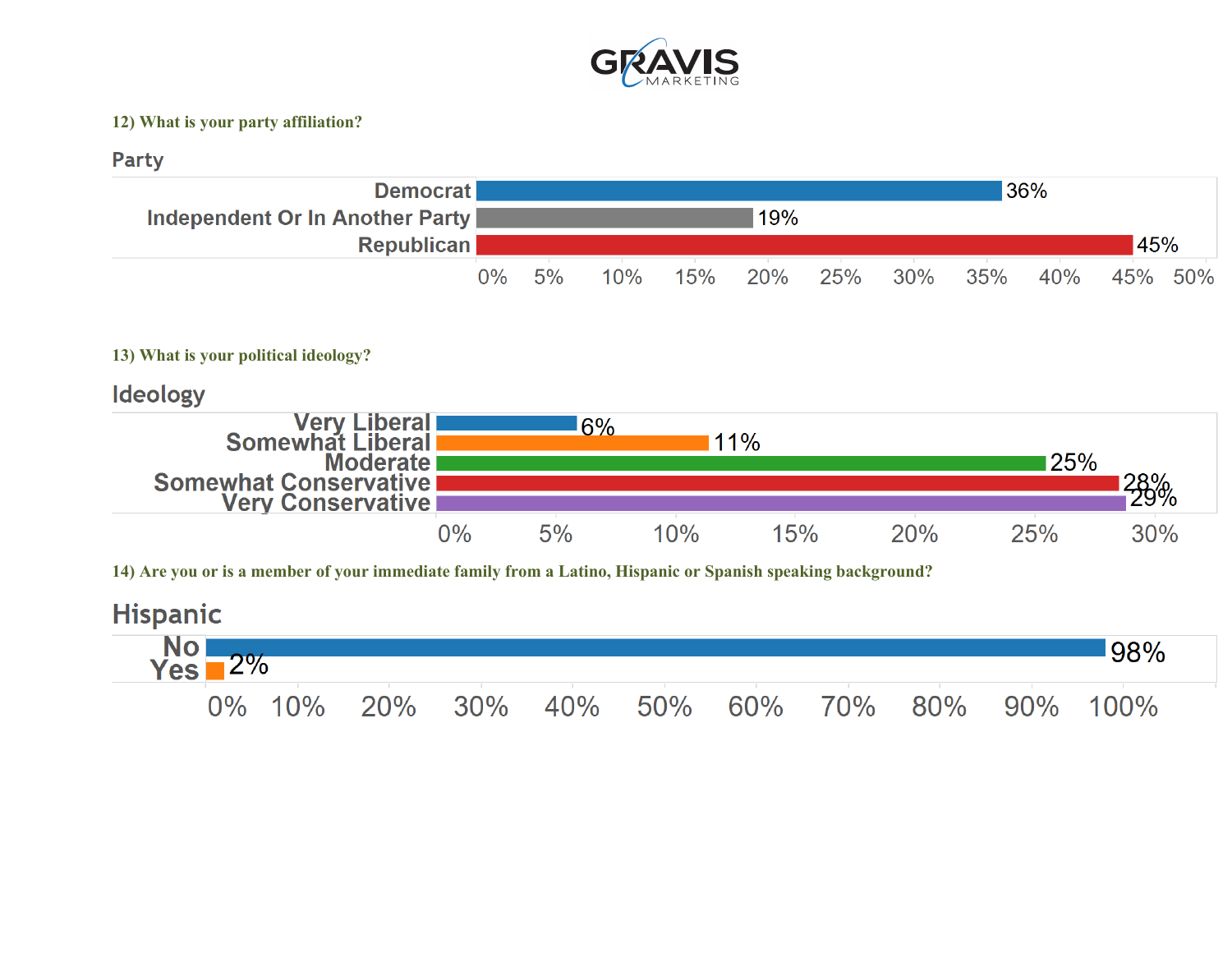

#### **15) What race do you identify yourself as?**